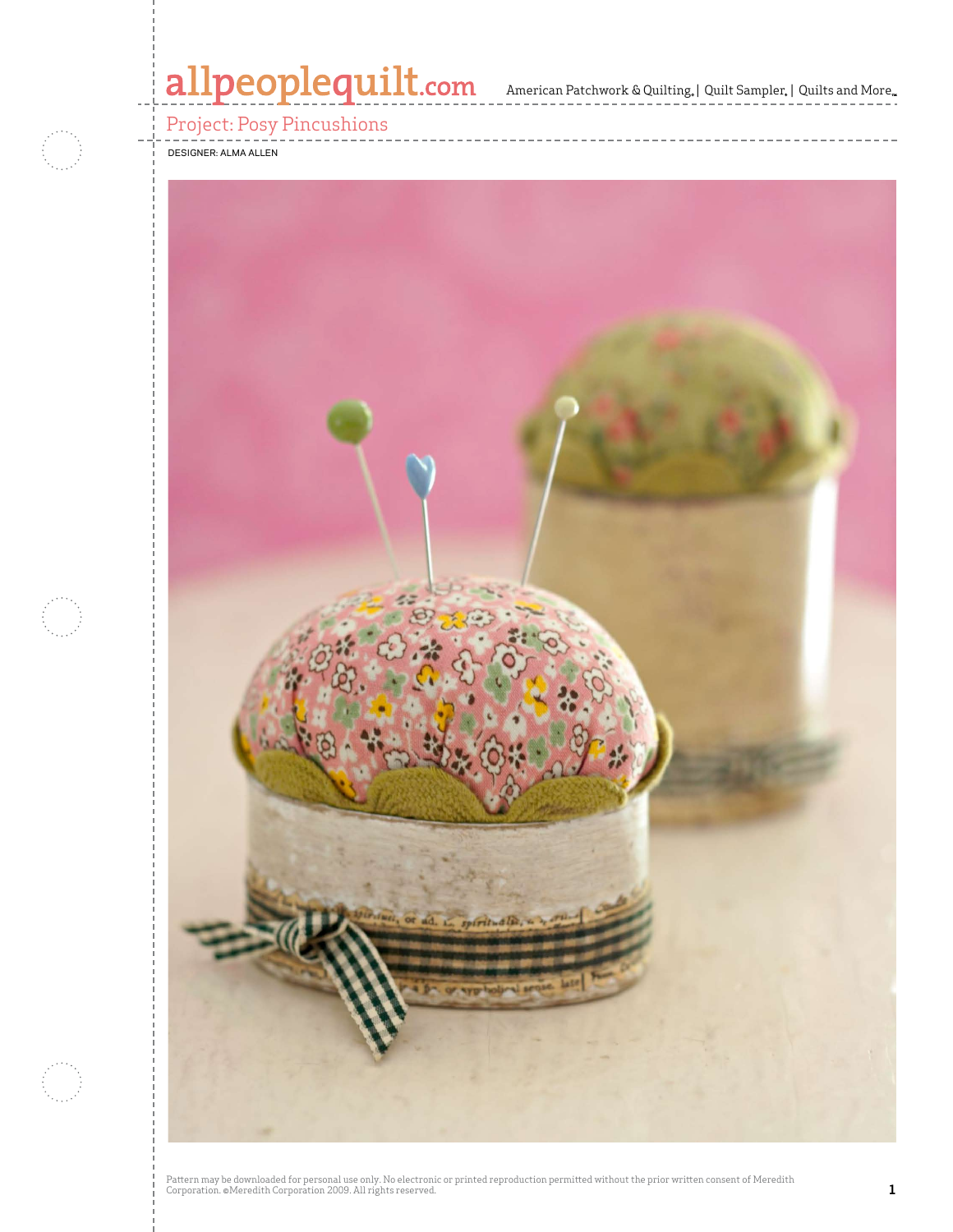## allpeoplequilt.com

### Project: Posy Pincushions



Use these pincushion patterns to create handmade gifts for quilters. Select bits of ribbon, rickrack, and fabric from a memorable event, or choose trims in colors that complement sewing room decor.

### Materials

#### For oval pincushion:

- **•**  <sup>9</sup>×11" piece pink print
- **•**  <sup>9</sup>×11" piece fusible interfacing
- 31⁄2×11⁄2" oval kraft paper box

#### For round pincushion:

- **•**  10" square green print
- <sup>•</sup> 10" square fusible interfacing
- 2%×3" round kraft paper box

#### For both pincushions:

- **•**  Acrylic paint: off-white or cream
- 2-2×10" pieces decorative paper
- **•**  2 each of 1⁄4×4" and 1⁄4×10" pieces green-and-white check ribbon
- **2—1%×10"** pieces 1½"-wide rickrack: green
- **•** Small sponge brush
- **•**  Fine-grit sandpaper
- **Pinking shears**
- **Bookbinding glue**
- Paste wax: light brown
- **•**  Soft cloth
- Tacky glue
- Heavy-duty sewing thread
- Crafts sand
- **•**  Polyester fiberfill



Finished pincushions: 31⁄2×3x3" (oval); 23⁄4×41⁄2" (round)

Quantities are for 100% cotton fabrics.

## Cut Fabrics

Patterns are on *pages 3–4*.

- 1. Lay fusible interfacing, fusing side down, over oval and circle patterns. Use a pencil to trace each pattern once. Cut out interfacing shapes roughly  $\frac{1}{4}$ " outside traced lines.
- 2. Following manufacturer's instructions, press oval and circle interfacing shapes onto wrong sides of designated fabrics; let cool. Cut out fabric shapes on drawn lines.

## Make Pincushions

1. Remove lid from oval box; set it aside for another use. Paint outside of oval box with two coats of acrylic paint using the spinge brush, allowing it to dry after each application. Using fine-grit sandpaper, sand box until some of the original kraft color is visible.

- 2. Measure around outside of box to determine circumference. Using pinking shears, cut a strip of decorative paper  $\frac{1}{2}$ " wide by circumference plus X" for overlap. Center and glue 10"-long ribbon over paper strip. Adhere strip around box  $\frac{1}{4}$ " from bottom edge, using bookbinding glue.
- **3.** Lightly coat outside of box with light brown paste wax; let dry. Buff box with soft cloth.
- 4. Run a thin line of tacky glue around inside top edge of box. Referring to photo, press a piece of 1%×10" green rickrack into the line of glue so that half of the rickrack shows above the box edge.
- **5.** Referring to Oval Pattern, use heavy-duty thread and a running stitch to sew around pink print interfaced oval 1/4" from outer edge. Gently pull thread tails to gather oval until diameter is about 3".
- **6.** Fill oval halfway with crafts sand. Stuff fiberfill into opening until full. Whipstitch opening closed.
- **7.** Stuff fiberfill into bottom of painted box. Mold stuffed fabric oval to fit into the; remove box. Run a line of tacky glue around inside of box below rickrack edge; return stuffed oval to box.
- 8. Repeat steps 1-8 to make a second pincushion using round box and green print interfaced circle.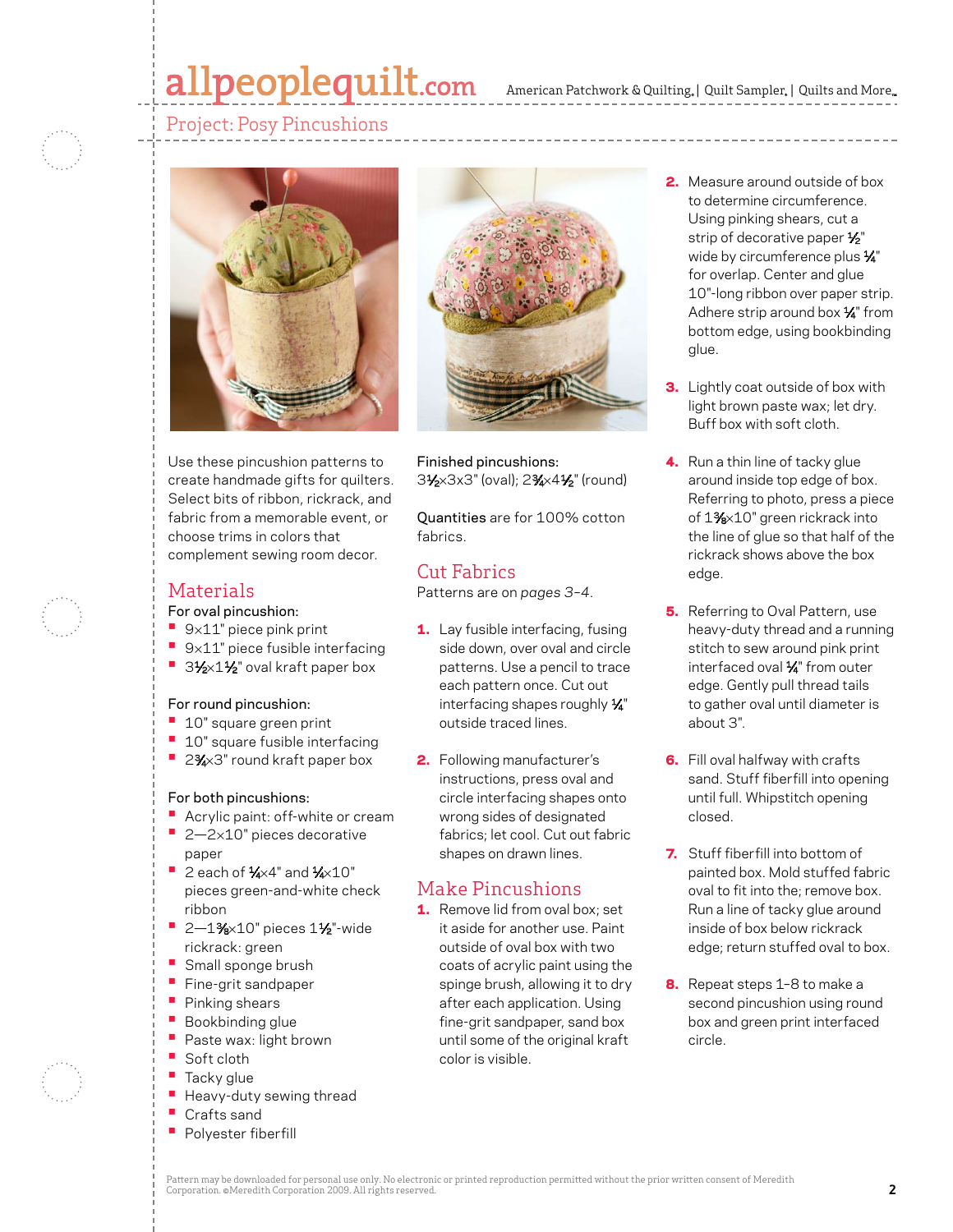# allpeoplequilt.com American Patchwork & Quilting, | Quilt Sampler, | Quilts and More...